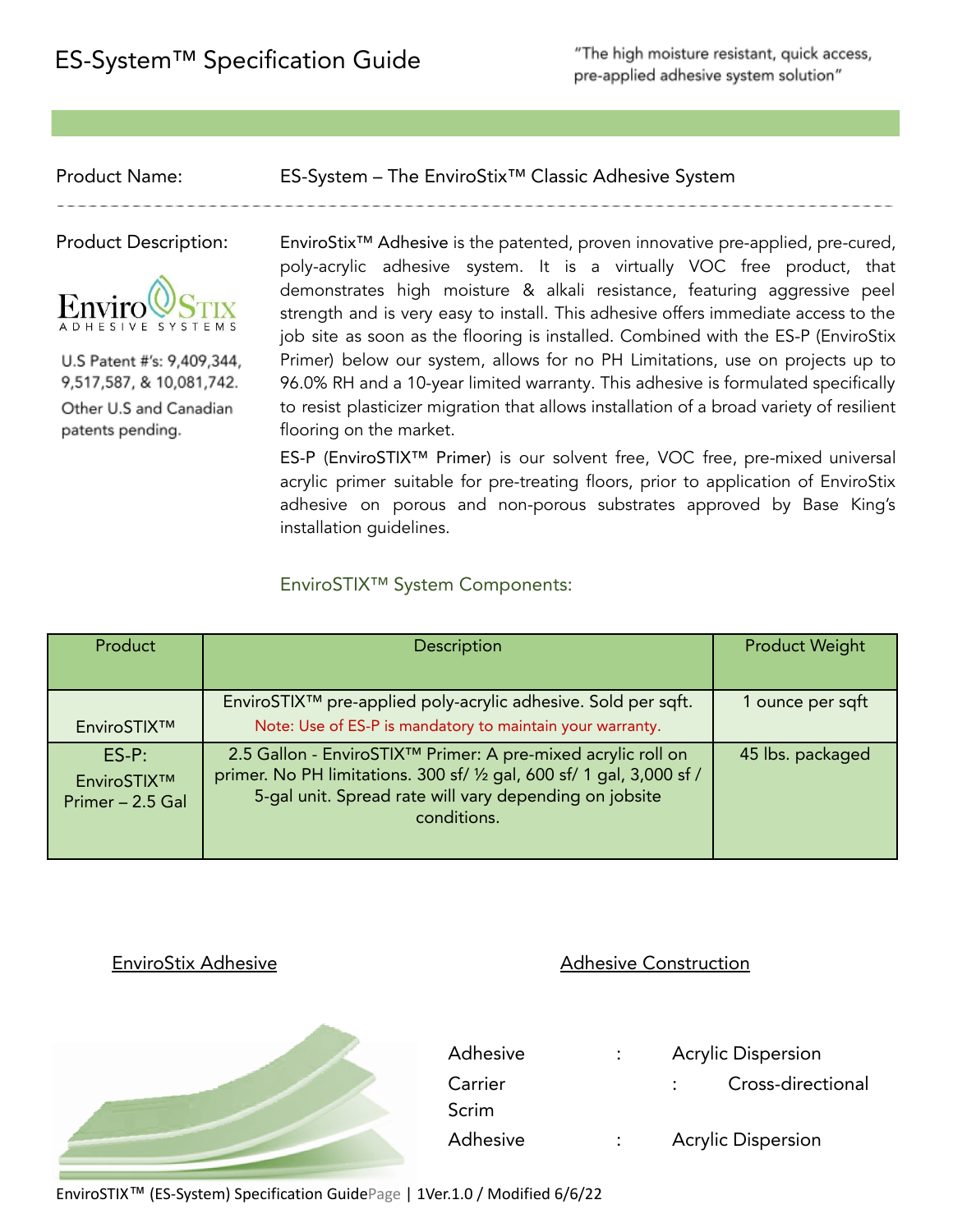| ES-System™ Specification Guide              |                                                                                                                                                                                                                   | Liner                                                                                                                                                                                                                                                                                                                                                                                                                                                                                                   | "The high moisture resistant, quick access,<br>pre-applied adhesive system solution"<br>White or Brown Paper |  |
|---------------------------------------------|-------------------------------------------------------------------------------------------------------------------------------------------------------------------------------------------------------------------|---------------------------------------------------------------------------------------------------------------------------------------------------------------------------------------------------------------------------------------------------------------------------------------------------------------------------------------------------------------------------------------------------------------------------------------------------------------------------------------------------------|--------------------------------------------------------------------------------------------------------------|--|
| EnviroSTIX™ Product Specification (Cont'd): |                                                                                                                                                                                                                   |                                                                                                                                                                                                                                                                                                                                                                                                                                                                                                         |                                                                                                              |  |
| Application:                                | excellent dust binding<br>ready-to use<br>fast drying<br>Zero VOC's                                                                                                                                               | EnviroSTIX™ Adhesive is used for bonding resilient flooring to a clean concrete<br>substrate and/or on top of a clean non-porous surface like VCT. It is used for<br>projects that demand a faster, cleaner, no smell, & moisture resistant<br>installations. For use up to 96.0% RH with (2) coats of the ES-P. (See installation<br>page and/or a Base King, LLC Technician for details on approved surfaces.)<br>ES-P (EnviroSTIX™ Primer) features include:<br>Improves adhesive bonding properties |                                                                                                              |  |
| <b>Mandatory Products:</b>                  | ES-P (EnviroSTIX™ Primer) is mandatory to use in combination with our<br>EnviroSTIX™ Adhesive to maintain the 10-year limited warranty unless material<br>is going over an approved existing non-porous flooring. |                                                                                                                                                                                                                                                                                                                                                                                                                                                                                                         |                                                                                                              |  |
| Base:                                       | EnviroSTIX <sup>™</sup> Adhesive is a Solvent Free, Acrylic Dispersion<br>ES-P (EnviroSTIX™ Primer) is a Solvent Free, Acrylic                                                                                    |                                                                                                                                                                                                                                                                                                                                                                                                                                                                                                         |                                                                                                              |  |
| Appearance:                                 |                                                                                                                                                                                                                   |                                                                                                                                                                                                                                                                                                                                                                                                                                                                                                         | EnviroSTIX™ Adhesive is clear adhesive with a diamond striped pattern scrim.                                 |  |

ES-P (EnviroSTIX™ Primer) is light blue

Installation Method: EnviroSTIX™ Adhesive is pre-applied by machines in our warehouse. Your materials will be ready to install upon arrival and acclimation, with a peel and bond, clean, fast, and easy application. (Immediate access – NO dry time)

ES-P (EnviroSTIX™ Primer) is an easy roll on application. All you need is a painter's tray and a 3/8" nap roller (or similar) with a handle. Install as described in the installation guide and let the coat completely dry before installing your flooring materials. (30-40-minute dry time on average depending on your substrate and the moisture content.)

Shelf Life: EnviroStix™ Adhesive Modular: 10-years Limited Warranty